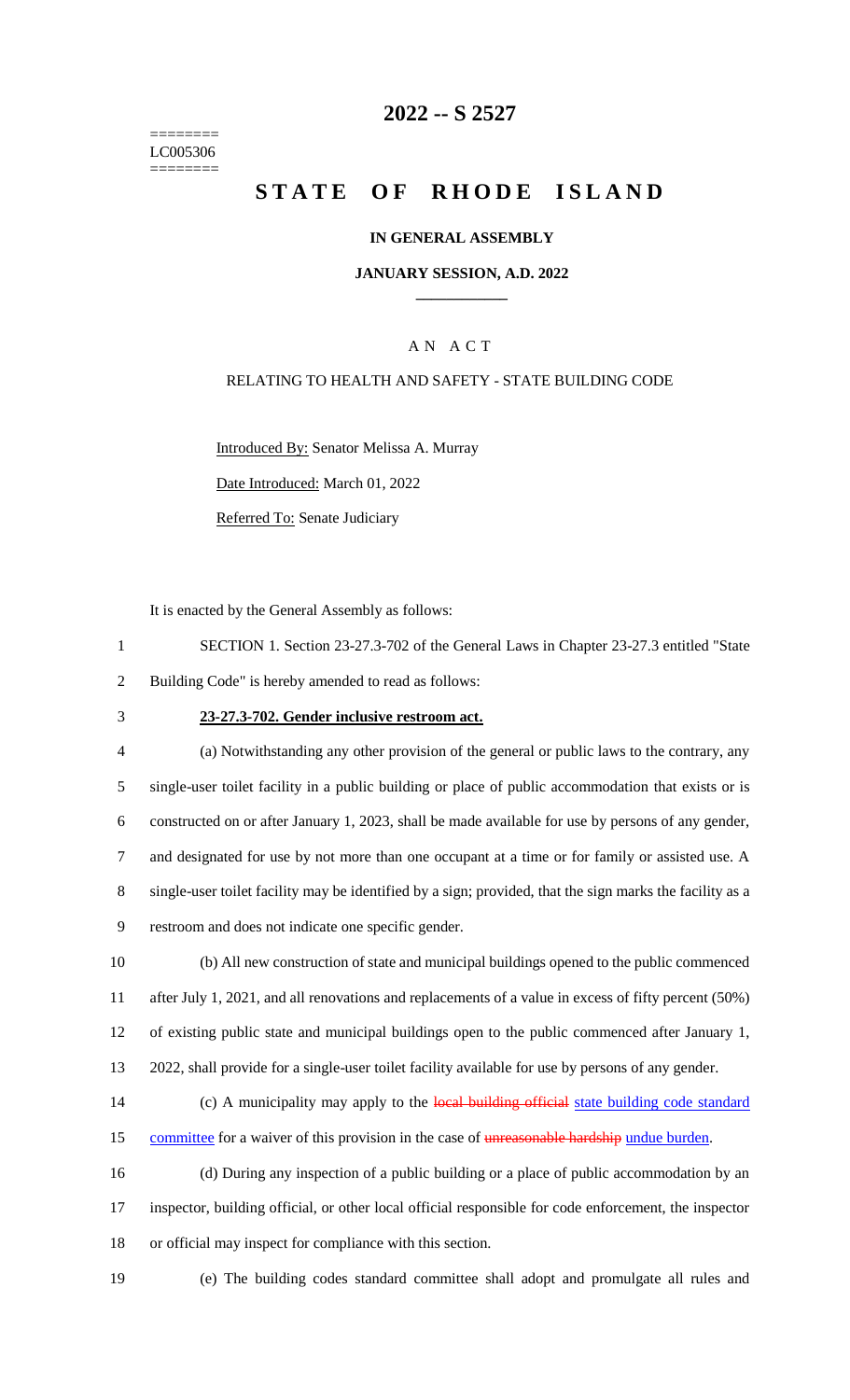- 1 regulations required to carry out the purpose of this section.
- 2 SECTION 2. This act shall take effect upon passage.

======== LC005306  $=$